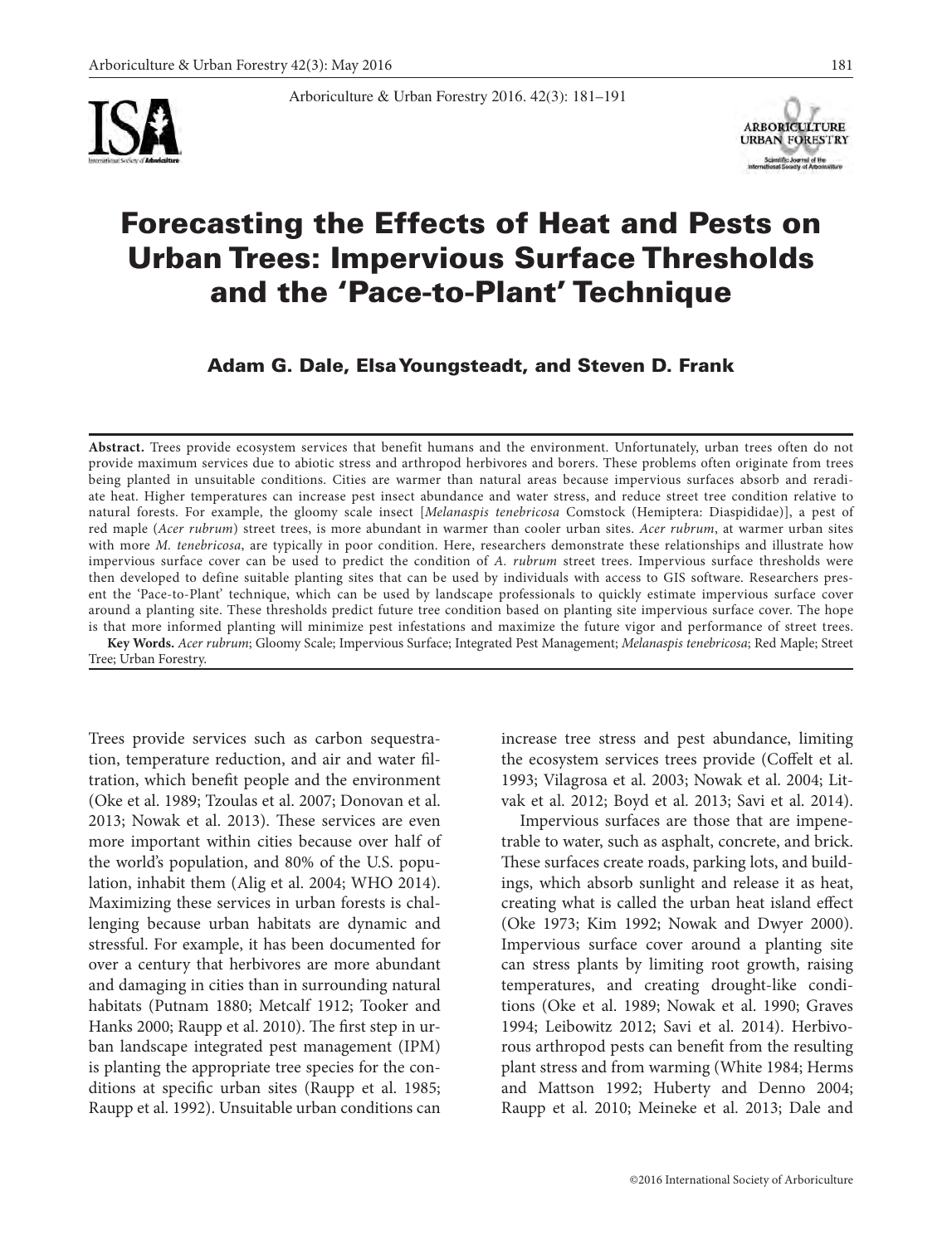Frank 2014b, Youngsteadt et al. 2014). For example, abundance of mimosa webworm (*Homadaula anisocentra*) and horsechestnut scale (*Pulvinaria regalis*) on urban trees increased with the amount of impervious surface surrounding a tree (Speight et al. 1998; Sperry et al. 2001). Dale and Frank (2014b) found a similar pattern with a scale insect pest, *Melanaspis tenebricosa*, but determined that temperature, rather than impervious surface itself, was the primary factor driving pest abundance. Herbivorous arthropods, particularly sap-feeding insects, can reduce woody plant photosynthesis, growth, and reproduction, so preventing infestations or reducing pest abundance is important for sustaining urban tree health (Zvereva et al. 2010).

Scale insects are among the most damaging and difficult to manage arthropod pests of landscape plants (Adkins et al. 2010; Raupp et al. 2010). In the southeastern U.S., *Melanaspis tenebricosa* (Comstock) (Hemiptera: Diaspididae) is the most important pest of red maple (*Acer rubrum*) street trees (Metcalf 1912; Frank et al. 2013). *Melanaspis tenebricosa* is a native, univoltine (one generation per year), armored scale insect that lives on the bark and feeds on vascular fluids of trees, primarily *Acer* spp. (Metcalf 1922). This host plant association is important because *Acer* is the most commonly planted genus of street tree in the eastern U.S., including North Carolina (Raupp et al. 2006). *Melanaspis tenebricosa* are drastically more abundant in urban than natural forests (Metcalf 1912; Youngsteadt et al. 2014), and are up to 200 times more abundant at warmer than cooler urban sites due to greater body size, reproduction, and population growth (Dale and Frank 2014b). High *M. tenebricosa* abundance on *A. rubrum* street trees causes branch dieback, canopy thinning, premature leaf drop, and bark discoloration, which may reduce the services these trees provide (Dale and Frank 2014a; Savi et al. 2014).

Researchers examined the relationship between impervious surface cover, temperature, scale insect abundance, and tree condition, with the goal of using impervious surface cover to predict tree condition and select appropriate planting sites. Here, the objectives are to 1) document the relationship between impervious surface and *A. rubrum* condition, 2) develop impervious surface thresholds that landscape architects can use when specifying *A. rubrum* on landscape plans, and 3) develop a tech-

nique that landscape professionals can use on site to make informed decisions. Historically, thresholds have been used in IPM to effectively manage pests, however, few are established for urban landscapes (Raupp et al. 1988; Coffelt and Schultz 1990; Raupp et al. 1992; Coffelt and Schultz 1993). The IPM decision-making tools presented here will help planners and urban forest managers get the right tree in the right place to reduce future maintenance costs and increase tree survival and services.

# MATERIALS AND METHODS

# Study System and Design

A study was conducted in Raleigh, North Carolina, U.S., from 2012 through 2014. The study sites were selected using a Geographic Information System (GIS)–based street tree inventory created by the Raleigh Parks, Recreation, and Cultural Resources department. *Acer rubrum* street trees from this inventory were overlaid onto a Landsat thermal image of surface temperatures in Raleigh, acquired on 18 August 2007, and prepared as described in Meineke et al. (2013). Two subsamples of *A. rubrum* street trees were selected from the inventory and pooled for analyses (Figure 1a). Fifty-eight trees were selected in 2012 by dividing Raleigh into 4 km2 sections and randomly selecting *A. rubrum* from the hottest and coldest regions of each section as described in Youngsteadt et al. (2014). Twenty-four additional *A. rubrum* were randomly selected in 2014 using the same method as Youngsteadt et al. (2014). All trees were between 15.2 and 50.8 cm in diameter at breast height (DBH).

## Field Measurements

Landsat thermal images provide only a snapshot of surface temperatures useful for site selection. To monitor ambient air temperatures experienced by trees during the study, iButton® Thermochron® DS1921G (Dallas Semiconductor, Dallas, Texas, U.S.) remote temperature loggers were placed within 59 ml portion containers (Dart Container Corporation, Mason, Michigan, U.S.) and fastened with a zip tie to the underside of a branch, approximately 4.5 m above ground within the lower third of the canopy of each tree. iButton data loggers recorded ambient temperature every one to three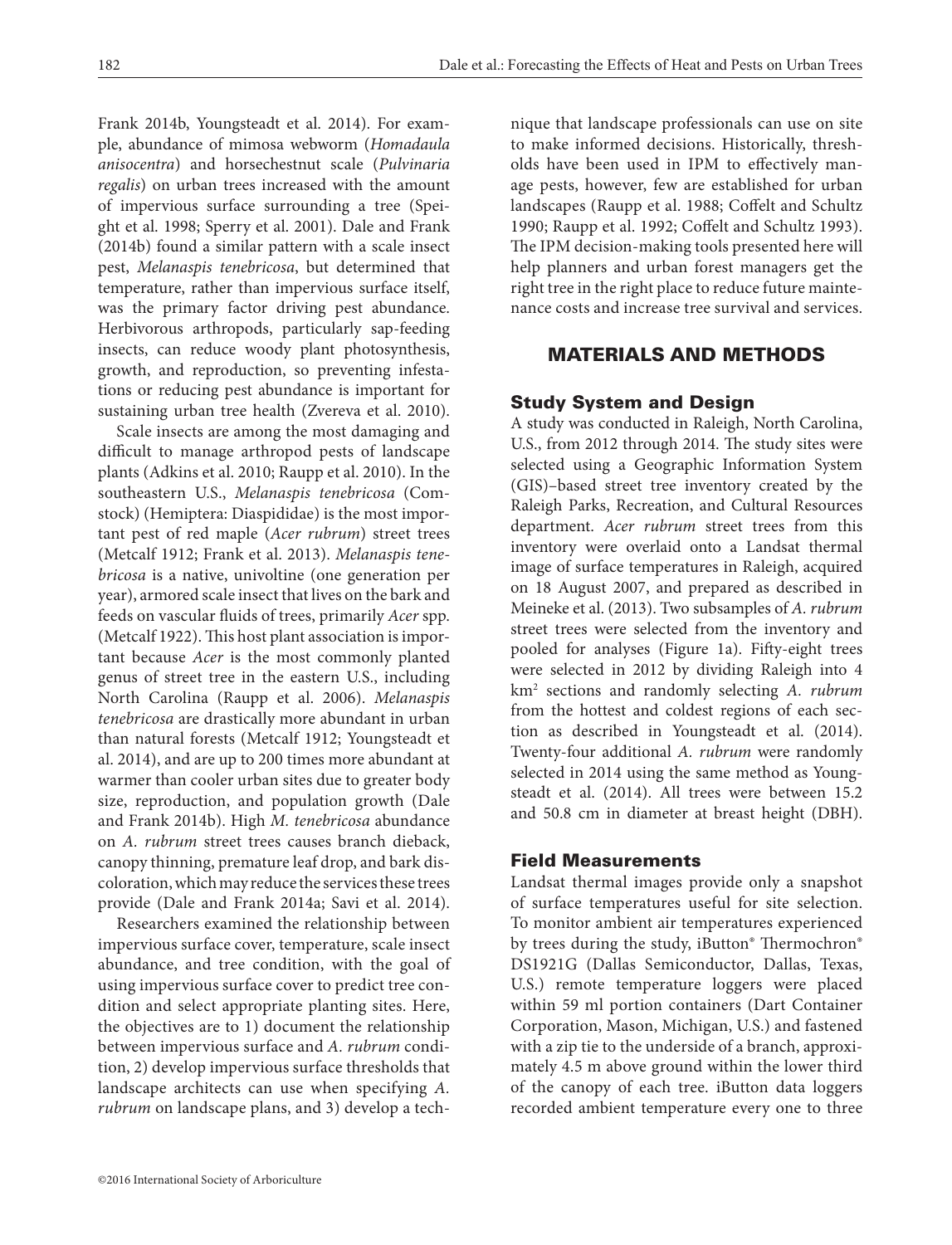

**Figure 1. a) Thermal map of surface temperatures in Raleigh, North Carolina, U.S., taken on 18 August 2007. Each point represents a randomly selected** *A. rubrum* **street tree (N = 82). b) Zoomed in image of a single street tree placed onto a map of surface temperatures and impervious surface ground cover classification. Each ring around the tree represents one of the 13 radii for which percent impervious surface was calculated.**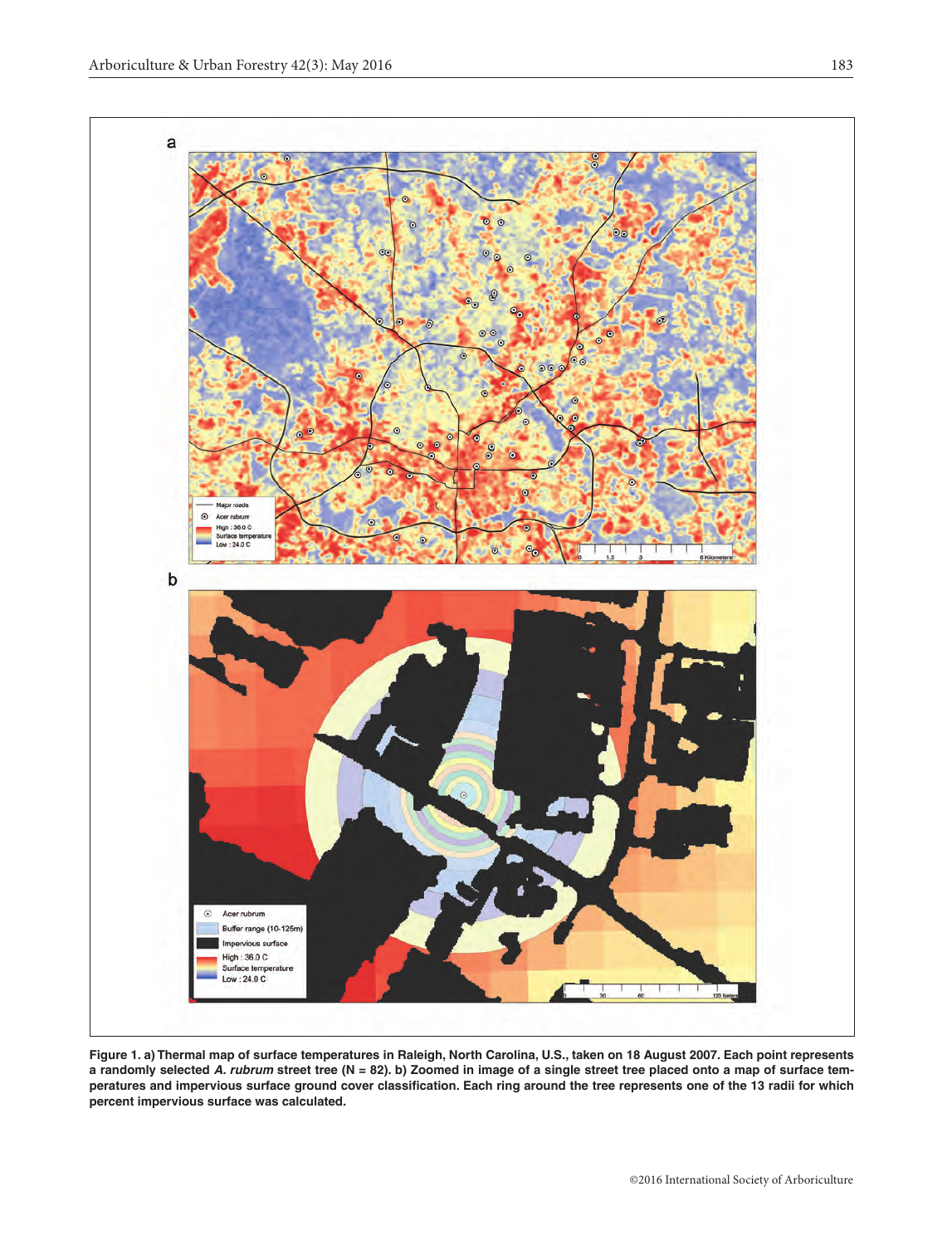hours depending on the tree subsample. Because all sites have daily temperature data for August, the average August temperature was used for all analyses; 24 of the site temperatures were recorded in August 2014, while the remaining 56 were recorded in August 2013. Due to loss of iButton data loggers for unknown reasons in the field, 80 of the 82 sites were used for temperature analyses.

To determine *M. tenebricosa* abundance, researchers pruned one randomly selected 0.3 m terminal twig from four cardinal directions of each tree using a pole pruner as described in Dale and Frank (2014a); Dale and Frank (2014b); Youngsteadt et al. (2014). In the laboratory, twigs were examined under a dissecting microscope to count live *M. tenebricosa* adult females per 0.15 m of twig.

Tree condition was rated as excellent, good, fair, or poor. Condition was assigned based on leaf condition, amount of branch dieback, central leader health, and other characteristics as described in Dale and Frank (2014a) and similar to Berrang et al. (1985). The City of Raleigh assigned condition ratings to most tree species listed in the inventory as they were assessed over the previous seven years. Within the data set, which was selected from this inventory, 39 *A. rubrum* had condition ratings assigned to them by the City of Raleigh Urban Forestry Division, 26 were assigned condition ratings as part of a previous study in 2013, and 17 did not have condition ratings, so they were omitted (final N for condition analyses =  $65$ ) (Dale and Frank 2014a).

To determine the amount of impervious surface around each of the study trees, ArcMap (ArcGIS 10.2) was used to calculate the percent impervious surface cover within given radii of each tree. Impervious surface cover was delineated at a 1 m resolution as described in Bigsby et al. (2013), and included buildings, pavement, and asphalt (e.g., parking lots, roads, and sidewalks). Using a shapefile of the study sites  $(N = 82)$ , circular buffer regions were created around each tree at 10, 15, 20, 25, 30, 35, 40, 45, 50, 60, 80, 100, and 125 m radii (Figure 1b). Researchers calculated the total area (m<sup>2</sup>) within each buffer region that contained pixels scored as impervious in the raster image. Using the total area of impervious surface, the percentage of the buffer region that was composed of impervious surface at each radius was calculated.

## Statistical Analyses

Simple linear regression was used (JMP Pro 11) to determine the relationships between temperature, scale insect abundance, and impervious surface cover. Researchers  $log_{10}(x+1)$  transformed scale counts to meet assumptions of linear regression, as determined by inspecting plots of residuals. Simple logistic regression was used (JMP Pro 11) to determine how scale insect abundance or impervious surface cover at each radius predicted tree condition. Using the probability formulas generated from the logistic regression for each radius, researchers calculated the likelihood of a given tree condition across a range of 0% to 100% imperious surface. To establish impervious surface cover thresholds, researchers calculated the average percentage of impervious surface cover for all measured radii at which the most likely condition changed from good to fair and fair to poor.

## Impervious Surface Estimation

The 'Pace-to-Plant' technique was developed to create a tool for on-the-ground application of the results. After testing each measured radius from the tree as described previously, it was decided that a 20 m radius provided the best balance of accuracy and practicality. A 20 m radius predicts significant effects of impervious surface on tree condition rating while also being short enough for someone to walk. Using this method, one can walk 25 steps (approximately 20 m) from the planting site in four directions at 45 degrees to the longest adjacent impervious edge, and estimate the percentage of impervious surface surrounding it (Figure 2). Once each of four paths has been walked, the total number of steps onto impervious surface is divided by the total number of steps taken (100) to give an estimate of the percent of impervious surface surrounding the planting site.

To refine and test this technique, four hypothetical scenarios of urban planting sites were created (Figure 2). These scenarios do not encompass all possible site characteristics and may not conform to all urban planting regulations, but provided the necessary framework for technique development. Figure 2a, Figure 2b, Figure 2c, and Figure 2d illustrate street tree plantings in a median strip, three-way intersection, four-way intersection, and a permeable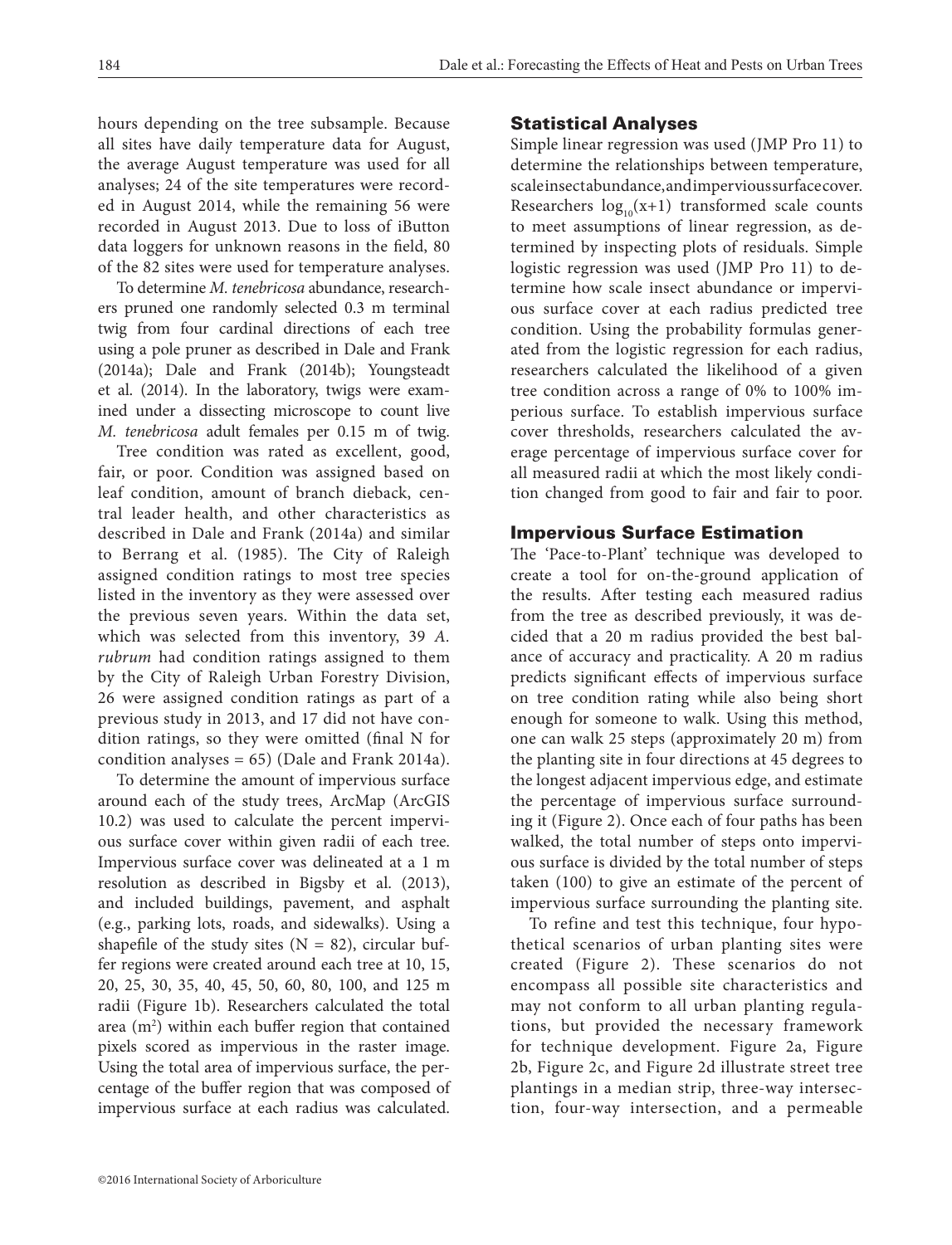island, respectively. Each scenario was designed with 9 m road widths and a tree planted 1 m from the curb, in compliance with Raleigh, North Carolina, U.S., street design regulations (City of Raleigh 2014). With these scenarios, researchers used basic geometry to calculate the area of impervious surface within a 20 m radius of the planting site and determined the impervious percentage of that area. With an architect's scale, 25 equidistant points were measured in four directions that were each equivalent to the 20 m radius representing a person's steps (Figure 2). The number of points within the impervious areas were then counted and divided by 100 to determine the impervious estimate.

To further validate this method, three individuals went to 15 *A. rubrum* street trees and estimated impervious surface cover using the 'Pace-to-Plant' technique. These 15 trees were selected to maximize technique validation efficiency and capture a large range of percent surrounding impervious surface cover. Following the 'Pace-to-Plant' estimations, ArcMap was used to calculate the percent impervious surface around the same *A. rubrum* street trees at the same radius. Researchers took the mean of the three paced estimates of impervious surface cover and compared them to the GIS calculation to see how well one predicted the other.



**Figure 2. Four designed landscape scenarios illustrating the 'Pace-to-Plant' technique. In each diagram, the tree or planting site is located at the intersection of the transects. Circle diameters are equal to 40 m and road widths are equal to 9 m. White dashes represent steps onto impervious surface and black dashes represent steps onto pervious surface. The number of white dashes equals the percent impervious surface estimate for each scenario.**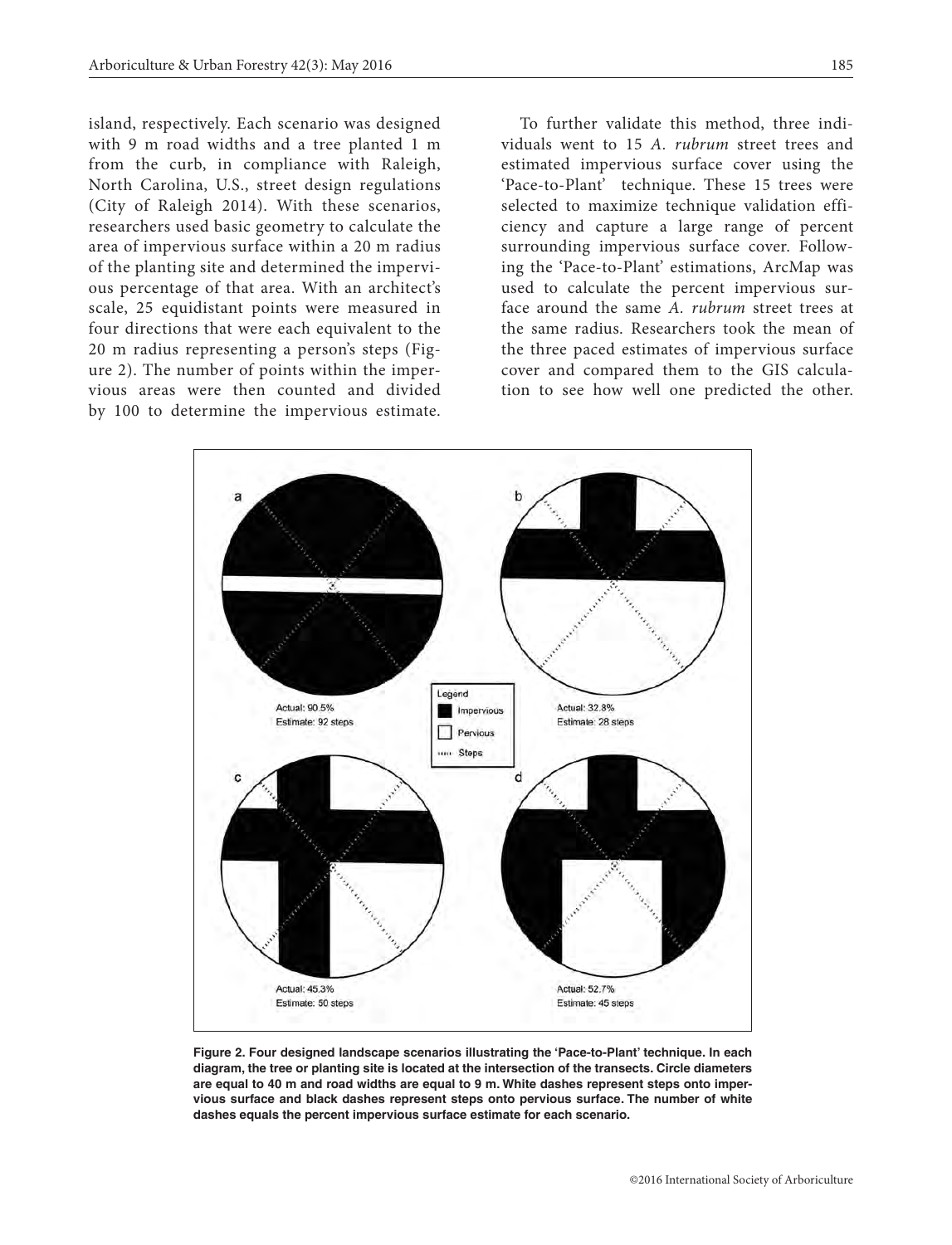# RESULTS

### Field Measurements

August average tree canopy temperatures ranged from 23.20°C to 26.96°C, with a mean  $(\pm SD)$  of 25.11  $(\pm 0.85)$ . For all 82 study trees, *M. tenebricosa* abundance per 0.15 m of twig ranged from 0 to 2241 live individuals with a mean of 261.21 (±510.65). *Melanaspis tenebricosa* abundance increased with average August tree canopy temperature (simple linear regression,  $R^2 = 0.29$ ,  $P < 0.0001$ ) (Figure 3b).

Tree condition ratings included 6 excellent, 23 good, 22 fair, and 14 poor trees. *Melanaspis tenebricosa* abundance significantly predicted *A. rubrum* street tree condition ( $N = 65$ ,  $\chi^2 = 33.41$ , *P* < 0.0001). As scale insect abundance increased, the probability of finding a tree in poor condition significantly increased, while the probability of finding a tree in good condition decreased.

Percent impervious surface cover was calculated at 13 different radii for each study site. At the smallest radius (10 m), percent impervious surface ranged from 0% to 99.2%, while at the largest radius (125 m), percent impervious surface ranged from 3.8% to 72.7%. Percent impervious surface cover significantly predicted mean August tree canopy temperature at all radii  $(P < 0.01)$ . Tree canopy temperature was best predicted at the 125 m radius (R2 = 0.22, *P* < 0.0001) (Figure 3a). For every percentage increase in impervious surface cover in the 125 m radius, tree canopy temperature increased by 0.02°C. Since *M. tenebricosa* abundance increased with temperature, and temperature increased with impervious surface, researchers tested the relationship between *M. tenebricosa* abundance and percent impervious surface. It was found that, at all radii, as percent impervious surface cover increased, mean *M. tenebricosa* abundance per 0.15 m of twig also increased (*P* < 0.01). Scale insect abundance was best predicted by percent impervious surface cover at a 60 m radius around the tree  $(R^2 = 0.48, P < 0.0001)$  (Figure 3c).

Given the relationships between impervious surface cover, *M. tenebricosa* abundance, and *A. rubrum* condition, researchers used impervious surface to predict tree condition rating. At all measured radii, percent impervious surface cover significantly predicted the likelihood of



**Figure 3. Simple linear regression of a) percent impervious surface (125 m radius) and tree canopy temperature, b) tree canopy temperature and** *M. tenebricosa* **abundance, and c) percent impervious surface cover (60 m radius) and** *M. tenebricosa* **abundance.**

finding a tree in a given condition ( $N = 65$ ,  $P <$ 0.01). All condition ratings were significantly predicted from 40 to 125 m radii. Excellent, good, and poor condition ratings were significantly predicted from 15 to 35 m radii. Impervious surface cover at a 10 m radius only statistically predicts good and poor condition ratings. The best predictor of tree condition rating, based on goodness of fit indices, was at a 100 m radius from the study tree ( $\chi^2 = 29.87$ ,  $P < 0.0001$ ).

For each model (10–125 m radius), the most likely condition rating for every percentage increase in impervious surface was determined.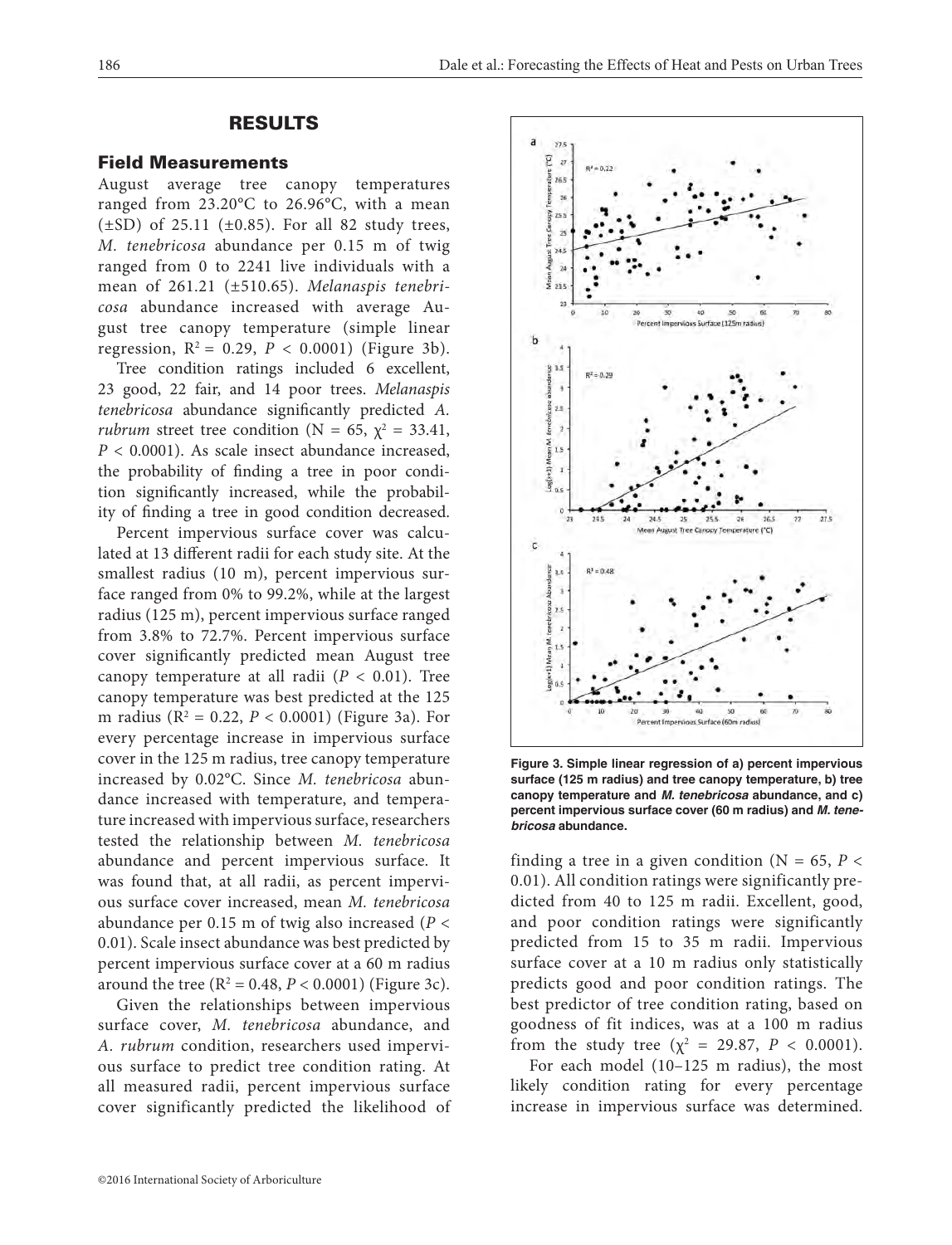The threshold calculations show that trees were most likely to be in good condition at sites with 0% to 32% impervious surface. Between 32% and 62% impervious surface, trees were most likely be in fair condition. At any percentage of impervious surface cover above 62%, trees were most likely be in poor condition (Figure 4).

#### Impervious Surface Estimation

Although the strongest relationship between impervious surface cover and tree condition was at a 100 m radius ( $\chi^2 = 29.87$ ,  $P < 0.0001$ ), this is too far and time consuming for people to walk around each planting site. Both 20 and 25 m radii from the tree were statistically significant predictors of tree condition ( $\chi^2 = 16.8$ ,  $P = 0.0008; \; \chi^2 = 17.22, \; P = 0.0006$  and are more practical to walk. To reduce the time and complexity of estimating impervious surface, researchers recommend measuring a 25-step radius from the planting site, which creates

a 20 to 25 m radius circle around the planting site (depending on step length) and sums to 100 steps. Therefore, the number of steps on impervious surface is equal to the percent impervious surface around that planting site.

Based on calculations of four urban landscape scenarios, the simulated paced estimates were, on average, 1.6 percentage points less than the actual percent impervious surface (Figure 2). There was a strong, positive correlation between the actual and estimated percent area of impervious surface  $(R^2 = 0.96, P = 0.0198)$  (Figure 5a).

On average, on-site validation using 25 steps overestimated impervious surface cover by 14% when compared to ArcGIS calculations. There was, however, a strong positive relationship between the two  $(R^2 = 0.74, P < 0.0001)$  (Figure 5b). In addition, the paced estimates more strongly predicted *M. tenebricosa* abundance (R2  $= 0.53$ ,  $P = 0.002$ ) than did GIS calculations at a 20 m radius (R2 = 0.29, *P* < 0.0001) (Figure 5c).



**Figure 4. Probability curves illustrating the change in probability of finding a given tree condition rating as percent impervious surface around a planting site increases from 0% to 100%. Threshold lines are the average point at which each radius from the tree predicts a change in tree condition for all 13 measured radii. Each symbol indicates a different measured radius from the tree. Different colors represent different tree condition ratings.**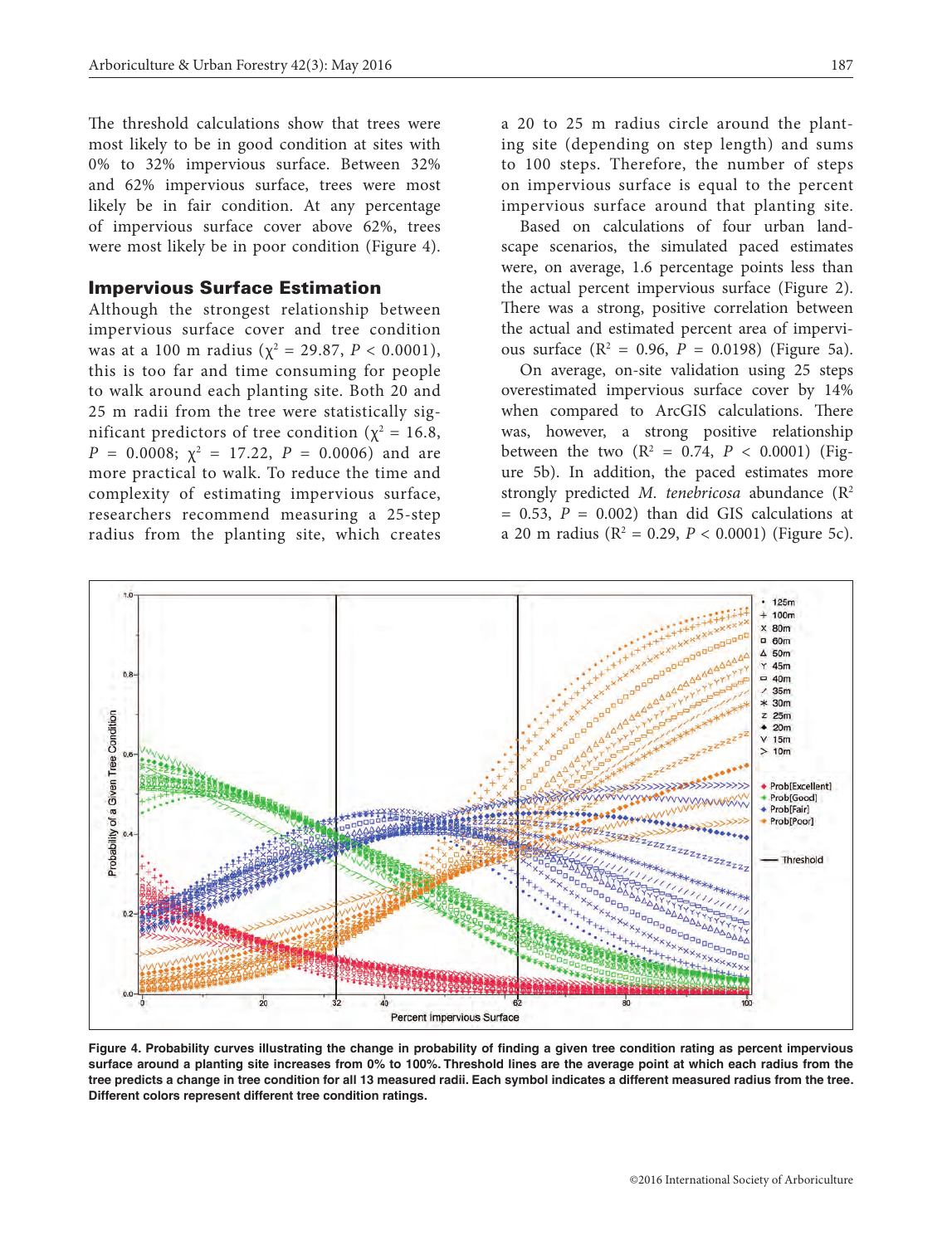$0.5$ ź  $\mathbf 0$ 0 20 40 60 80 100 Pace-to-Plant Estimate **Figure 5. a) Simulated paced estimate of impervious surface on x-axis correlated with the calculated actual percent impervious surface from four landscape scenarios. b) 'Paceto-Plant' estimate of percent impervious surface cover on x-axis correlated with the GIS-calculated percent impervious surface at a 20 m radius. c) 'Pace-to-Plant' estimate of percent impervious surface cover on x-axis correlated with log transformed** *M. tenebricosa* **abundance.**

#### **DISCUSSION**

Urban forests face many challenges that make optimal tree vigor and longevity difficult to achieve. Impervious surface cover limits root growth and root access to water and nutrients, while also increasing temperatures (Oke et al. 1989; Graves 1994). The results of the current study indicate that greater impervious surface cover leads to warmer temperatures, greater *M. tenebricosa* abundance, and worse *A. rubrum* street tree condition. Researchers identified thresholds of impervious surface cover for landscape architects and other planners to consider when designing a landscape with *A.* 

*rubrum*. The 'Pace-to-Plant' technique provides a way for landscapers to assess sites when deciding which plant species are appropriate. These two tools should improve urban tree health and survival.

The researchers focused on the effects of impervious surface cover on temperature and its subsequent effects on scale insect abundance and tree condition. The larger data set corroborates Dale and Frank (2014a) and Youngsteadt et al. (2014) findings that *M. tenebricosa* abundance increases with temperature. However, percent impervious surface cover predicted *M. tenebricosa* abundance more strongly ( $R^2 = 0.48$ ) than did tree canopy temperature  $(R^2 = 0.29)$  (Figure 3). This suggests that impervious surface affects trees and scale insects through more than increasing temperature, perhaps by increasing tree water or temperature stress (White 1984; Raupp et al. 2010; Savi et al. 2014). As a result, impervious surface is an even better tool than temperature for predicting *A. rubrum* tree condition and susceptibility to *M. tenebricosa*.

Percent impervious surface significantly predicted tree condition at all tested radii around the tree. It is important to note that the best model fits were at the largest radii, suggesting that impervious surface has a cumulative effect on tree condition. Therefore, when making planting decisions, one must consider ground cover at larger scales than the immediate planting site. Landscape architects have access to GIS software with which they can analyze groundcover on a landscape scale. Using these results and impervious surface thresholds, these individuals have the knowledge and tools needed to avoid specifying *A. rubrum* in sites with greater than 32% impervious surface.

When at a site, smaller radii are more practical to measure. Therefore, an approximate 20 m radius (or 25 steps) from the planting site is recommended. At this distance, excellent, good, and poor condition ratings can be predicted with confidence. In addition, 25 paces in four directions sums to 100, which allows for simple percent calculations. For cases where shrubs or buildings obstruct the walking pathway, one must estimate the number of steps taken up by that space. It is important to note that sites with relatively little surrounding tree canopy and other vegetation cover were more accurately estimated than those with more surrounding vegetation cover. The authors suspect

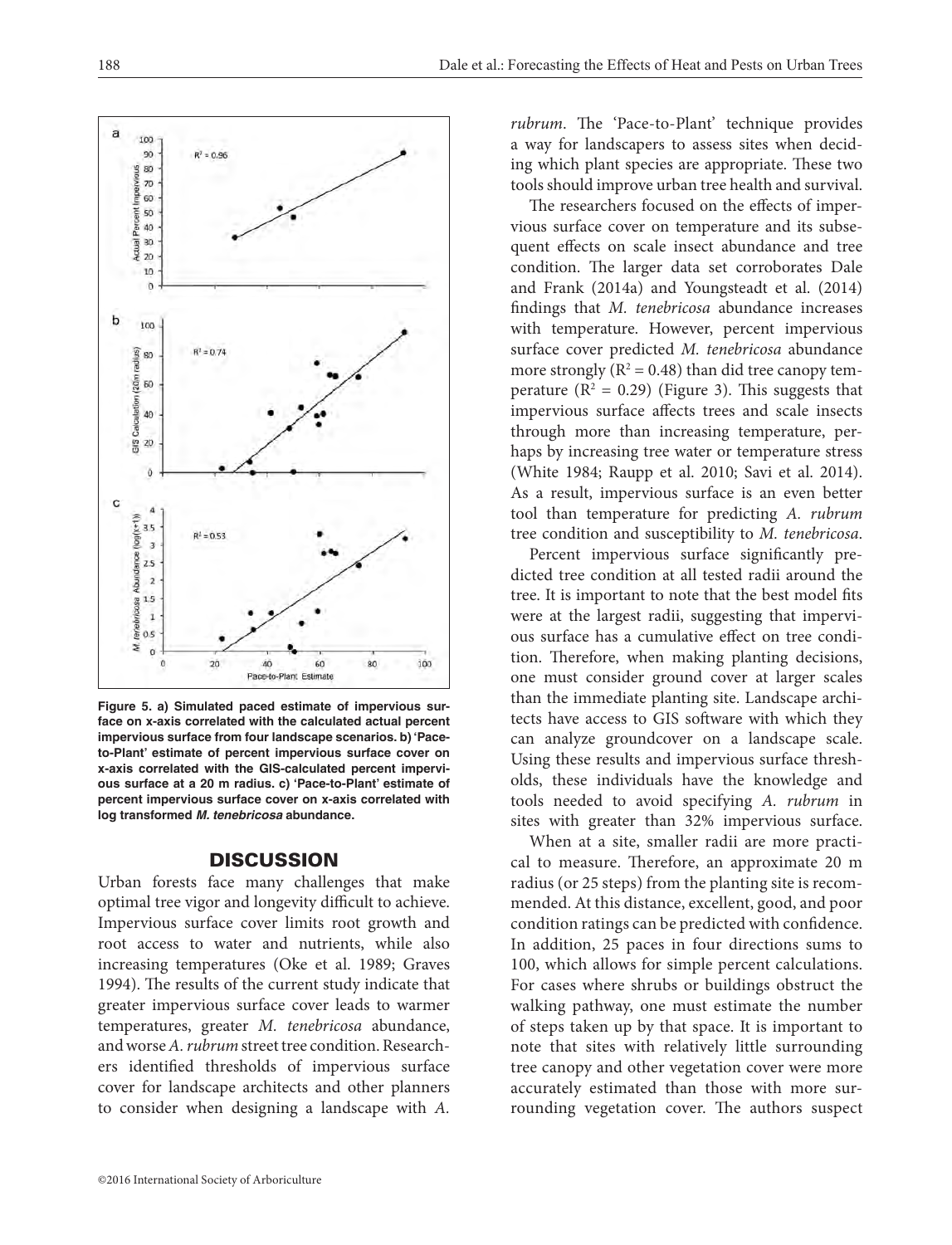this means the GIS land cover map actually underestimates impervious surface because it is an aerial image that excludes impervious cover beneath tree canopies. The 'Pace-to-Plant' technique more accurately estimates impervious surface cover because it accounts for groundcover beneath vegetation cover. This technique gives landscape professionals the tools to assess sites that have been specified for *A. rubrum* or to select *A. rubrum* for their own plantings. These professionals often warranty the trees they plant, and that landscape architects specify. Therefore, ensuring the success of the tree could reduce costs and improve business.

The purpose of this technique is not to create definitive limitations for *A. rubrum* planting sites, but to make recommendations based on the probability of the future condition of a tree planted at a given site. Another important component to consider is the amount and structure of vegetation surrounding the planting site. Vegetation structural complexity, particularly tree canopy cover, affects site temperature and subsequent pest abundance (Shrewsbury and Raupp 2000; Tooker and Hanks 2000; Dale and Frank 2014b; Frank 2014). Vegetation complexity can also promote biological control by providing habitat refuges for natural enemies, although previous research has found that temperature and impervious surface were more important in this system (Hanks and Denno 1993; Shrewsbury and Raupp 2000; Tooker and Hanks 2000; Frank and Shrewsbury 2004; Dale and Frank 2014b). Therefore, a site with more complex surrounding vegetation could buffer the effects of impervious surface.

The 'Pace-to-Plant' technique provides a tool that landscape professionals can use to quickly and easily assess a planting site and reduce the risk of future tree failure or decline. These data and simulations are specific to *A. rubrum* in the southeastern U.S. However, based on the negative effects of impervious surface on other tree species, it is likely that future research can adapt these thresholds for other tree species. Many problems with tree health originate at planting (Grabosky and Gilman 2004). One of the first steps of IPM in urban landscapes is correctly planting the appropriate tree in a given space to maximize its success and reduce future management costs (Raupp et al. 1985; Raupp et al. 1992; Grabosky and Gilman 2004). Using these impervious surface thresholds and the 'Pace-to-Plant' technique, landscape architects and other landscape professionals have the tools to plant the most common landscape tree in the eastern U.S. in more suitable locations.

**Acknowledgments.** We thank Kristi Backe and Barbara Fair for assisting with study design and analysis, and for commenting on the manuscript. We thank the City of Raleigh Parks, Recreation, and Cultural Resources department for their permission to conduct this research on city-owned trees. The project described in this publication was supported by a fellowship to AGD and Cooperative Agreement No. G11AC20471 and G13AC00405 from the United States Geological Survey. Its contents are solely the responsibility of the authors and do not necessarily represent the views of the Southeast Climate Science Center or the USGS. This manuscript is submitted for publication with the understanding that the United States Government is authorized to reproduce and distribute reprints for governmental purposes. This project was also supported by Agriculture and Food Research Initiative Competitive Grant no. 2013- 02476 from the USDA National Institute of Food and Agriculture to S.D.F. and E.Y.

#### LITERATURE CITED

- Adkins, C., G. Armel, M. Chappell, J.C. Chong, S.D. Frank, A. Fulcher, F. Hale, W.E. Klingeman, K. Ivors, and A. Lebude. 2010. Pest management strategic plan for container and field produced nursery crops. IPM Focus Group Meeting. 25–26 February 2014. North Florida Research and Education Center, Quincy, Florida, U.S.
- Alig, R.J., J.D. Kline, and M. Lichtenstein. 2004. Urbanization on the U.S. landscape: Looking ahead in the 21st century. Landscape and Urban Planning 69:219–234.
- Berrang, P., D.F. Karnosky, and J. Stanton. 1985. Environmental factors affecting tree health in New York City. Journal of Arboriculture 11:185–189.
- Bigsby, K.M., M.R. McHale, and G.R. Hess. 2013. Urban morphology drives the homogenization of tree cover in Baltimore, MD, and Raleigh, NC. Ecosystems 17(2):212–227.
- Boyd, I.L., P.H. Freer-Smith, C.A. Gilligan, and H.C. Godfray. 2013. The consequence of tree pests and diseases for ecosystem services. Science 342(6160). <http://science.sciencemag.org/content/342/6160/1235773>
- City of Raleigh. 2014. Street Design Manual. pp. 7–28. Public Works Department.
- Coffelt, M.A., and P.B. Schultz. 1990. Development of an aesthetic injury level to decrease pesticide use against orangestriped oakworm (Lepidoptera: Saturniidae) in an urban pest management project. Journal of Economic Entomology 83:2044–2049.
- Coffelt, M.A., and P.B. Schultz. 1993. Quantification of an aesthetic injury level and threshold for an urban pest management program against orangestriped oakworm (Lepidoptera: Saturniidae). Journal of Economic Entomology 86:1512–1515.
- Coffelt, M.A., P.B. Schultz, and D.D. Wolf. 1993. Impact of lateseason orangestriped oakworm (Lepidoptera: Saturniidae) defoliation on oak growth and vigor. Environmental Entomology 22:1318–1324.
- Dale, A.G., and S.D. Frank. 2014a. The effects of urban warming of herbivore abundance and street tree condition. PLoS ONE 9(7):e102996.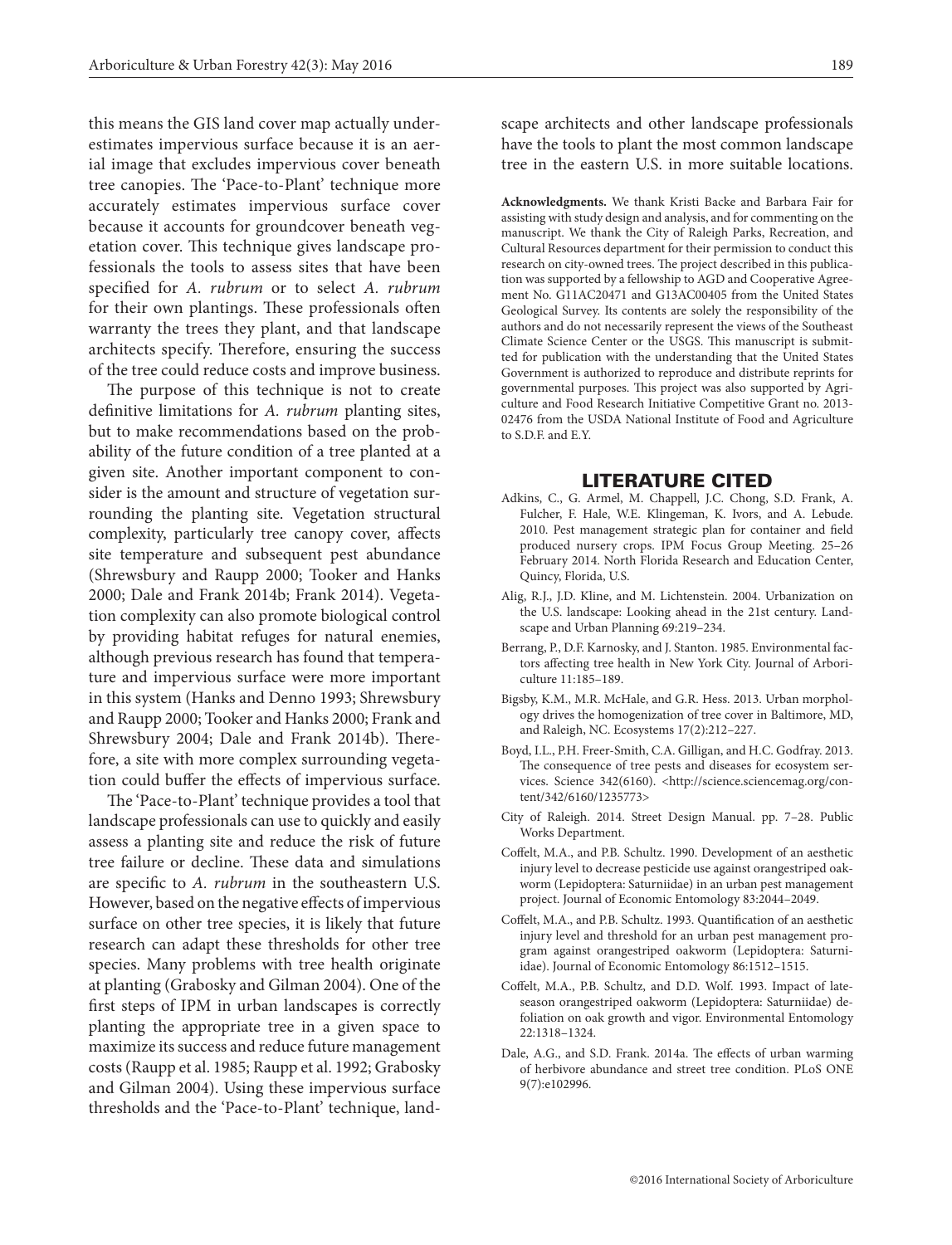- Dale, A.G., and S.D. Frank. 2014b. Urban warming trumps natural enemy regulation of herbivorous pests. Ecological Applications 24:1596–1607.
- Donovan, G.H., D.T. Butry, Y.L. Michael, J.P. Prestemon, A.M. Liebhold, D. Gatziolis, and M.Y. Mao. 2013. The relationship between trees and human health: Evidence from the spread of the emerald ash borer. American Journal of Preventive Medicine 44:139–145.
- Frank, S.D. 2014. Bad neighbors: Urban habitats increase cankerworm damage to non-host understory plants. Urban Ecosystems 17:1135–1145.
- Frank, S.D., and P.M. Shrewsbury. 2004. Effect of conservation strips on the abundance and distribution of natural enemies and predation of *Agrotis ipsilon* (Lepidoptera: Noctuidae) on golf course fairways. Environmental Entomology 33:1662–1672.
- Frank, S.D., W.E. Klingeman, S.A. White, and A. Fulcher. 2013. Biology, injury, and management of maple tree pests in nurseries and urban landscapes. Journal of Integrated Pest Management 4:1–14.
- Grabosky, J., and E. Gilman. 2004. Measurement and prediction of tree growth reduction from tree planting space design in established parking lots. Journal of Arboriculture 30:154–164.
- Graves, W. 1994. Urban soil temperatures and their potential impact on tree growth. Journal of Arboriculture 20:24–27.
- Hanks, L.M., and R.F. Denno. 1993. Natural enemies and plant water relations influence the distribution of an armored scale insect. Ecology 74:1081–1091.
- Herms, D.A., and W.J. Mattson. 1992. The dilemma of plants: To grow or defend. The Quarterly Review of Biology 67:283–335.
- Huberty, A.F., and R.F. Denno. 2004. Plant water stress and its consequences for herbivorous insects: A new synthesis. Ecology 85:1383–1398.
- Kim, H.H. 1992. Urban heat island. International Journal of Remote Sensing 13:2319–2336.
- Leibowitz, R. 2012. Urban tree growth and longevity: An international meeting and research symposium white paper. Arboriculture & Urban Forestry 38:237–241.
- Litvak, E., H.R. McCarthy, and D.E. Pataki. 2012. Transpiration sensitivity of urban trees in a semi-arid climate is constrained by xylem vulnerability to cavitation. Tree Physiology 32:373–388.
- Meineke, E.K., R.R. Dunn, J.O. Sexton, and S.D. Frank. 2013. Urban warming drives insect pest abundance on street trees. PLoS ONE 8(3):e59687.
- Metcalf, Z.P. 1912. The gloomy scale, an important enemy of shade trees in North Carolina. Journal of the Elisha Mitchell Scientific Society 28:88–91.
- Metcalf, Z.P. 1922. The gloomy scale. NC Agriculture Experiment Station Technical Bulletin 21:1–23.
- Nowak, D.J., and J.F. Dwyer. 2000. Understanding the costs and benefits of urban forest ecosystems. pp. 11–25. In: J.E. Kuser (Ed.). Handbook of community and urban forestry in the Northeast, Kluwer, NY.
- Nowak, D.J., E.J. Greenfield, R.E. Hoehn, and E. Lapoint. 2013. Carbon storage and sequestration by trees in urban and community areas of the United States. Environmental Pollution 178:229–236.
- Nowak, D.J., J.R. McBride, and R.A. Beatty. 1990. Newly planted street tree growth and mortality. Journal of Arboriculture 16:124–129.
- Nowak, D.J., M. Kuroda, and D.E. Crane. 2004. Tree mortality rates and tree population projections in Baltimore, Maryland, USA. Urban Forestry & Urban Greening 2:139–147.
- Oke, T.R. 1973. City size and the urban heat island. Atmospheric Environment 7:769–779.
- Oke, T.R., J.M. Crowther, K.G. McNaughton, J.L. Monteith, and B. Gardiner. 1989. The micrometeorology of the urban forest [and discussion]. Philosophical transactions of the Royal Society B. Biological Sciences 324:335–349.
- Putnam, J.D. 1880. Biological and other notes on Coccidae. Proceedings of the Davenport Academy of Sciences 2:293.
- Raupp, M.J., A.B. Cumming, and E.C. Raupp. 2006. Street tree diversity in eastern North America and its potential for tree loss to exotic borers. Arboriculture & Urban Forestry 32:297–304.
- Raupp, M.J., C.S. Koehler, and J.A. Davidson. 1992. Advances in implementing integrated pest management for woody landscape plants. Annual Review of Entomology 37:561–585.
- Raupp, M.J., J.A. Davidson, C.S. Koehler, C.S. Sadof, and K. Reichelderfer. 1988. Decision-making considerations for aesthetic damage caused by pests. Bulletin of the Entomological Society of America 34:27–32.
- Raupp, M.J., J.A. Davidson, J.J. Homes, and J.L. Hellman. 1985. The concept of key plants in integrated pest management for landscapes. Journal of Arboriculture 11:317–322.
- Raupp, M.J., P.M. Shrewsbury, and D.A. Herms. 2010. Ecology of herbivorous arthropods in urban landscapes. Annual Review of Entomology 55:19–38.
- Savi, T., S. Bertuzzi, S. Branca, M. Tretiach, and A. Nardini. 2014. Drought-induced xylem cavitation and hydraulic deterioration: Risk factors for urban trees under climate change? New Phytologist 205(3):1106–1116.
- Shrewsbury, P.M., and M.J. Raupp. 2000. Evaluation of components of vegetational texture for predicting azalea lace bug, *Stephanitis pyrioides* (Heteroptera: Tingidae), abundance in managed landscapes. Environmental Entomology 29:919–926.
- Speight, M.R., R.S. Hails, M. Gilbert, and A. Foggo. 1998. Horse chestnut scale (*Pulvinaria regalis*) (Homoptera: Coccidae) and urban host tree environment. Ecology 79:1503–1513.
- Sperry, C.E., W.R. Chaney, S. Guofan, and C.S. Sadof. 2001. Effects of tree density, tree species diversity, and percentage of hardscape on three insect pests of honeylocust. Journal of Arboriculture 27:263–271.
- Tooker, J.F., and L.M. Hanks. 2000. Influence of plant community structure on natural enemies of pine needle scale (Homoptera: Diaspididae) in urban landscapes. Environmental Entomology 29:1305–1311.
- Tzoulas, K., K. Korpela, S. Venn, V. Yli-Pelkonen, A. Kaźmierczak, J. Niemela, and P. James. 2007. Promoting ecosystem and human health in urban areas using green infrastructure: A literature review. Landscape and Urban Planning 81:167–178.
- Vilagrosa, S., J. Bellot, V.R. Vallejio, and E. Gil-Pelegrin. 2003. Cavitation, stomatal conductance, and leaf dieback in seedlings of two co-occurring Mediterranean shrubs during an intense drought. Journal of Experimental Botany 54:2015–2024.
- White, T.C.R. 1984. The abundance of invertebrate herbivores in relation to the availability of nitrogen in stressed food plants. Oecologia 63:90–105.
- WHO. 2014. Urban population data by country. World Health Organization global health observatory data repository.